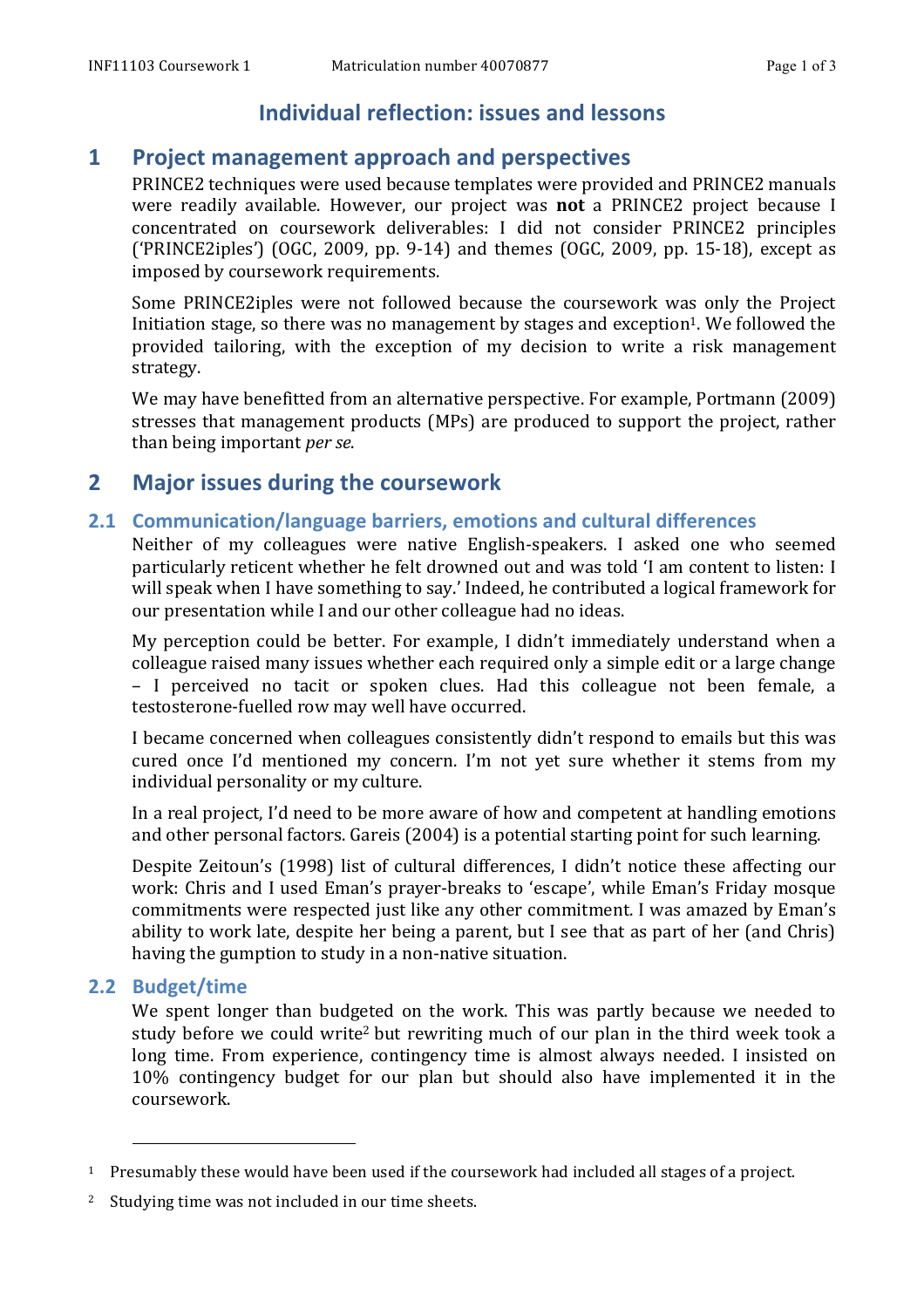#### **2.3 Roles**

Because we all wanted to learn, in the first week we each created our own versions of the deliverables. Synthesising these, and explaining why facets were included and excluded, took extra time. Instead, we should have immediately allocated roles and tasks, although this probably wouldn't have prevented 'overtime', especially considering the faults pointed out during the last PMB meeting.

I instinctively use a 'first amongst equals' approach – this is my solution to the 'trust trap' (Ellis, 1996). This works with willing colleagues but would have been useless with disruptive or uncooperative colleagues. Time could have been saved if I'd stopped a colleague's stream of issues, but at the potential cost of poorer MPs.

# **3 Management product quality**

### **3.1 Length**

I write verbosely and should have edited my writing for my colleagues' sakes. I have a tendency to over-plan, contrary to the PRINCE2iples of managing by stages and to agile principles (Beck, et al., 2001).

One of my colleagues wrote significantly shorter MPs. As project manager, I should have been firmer about inclusion of sufficient detail.

#### **3.2 Language**

Because my colleagues don't write English as I would, I considered copy-editing their contributions. This might have helped the 'board' and me, but would have used more time and may have harmed our team spirit.

#### **3.3 Coherence**

Our GANTT chart shows six iterations but our Plan has only four. As project manager, I should have seen and dealt with this major discrepancy.

## **3.4 Understanding agile**

We started from a poor understanding of agile processes. I conceive of two types of 'agility':

- Macro-agility: re-ordering (and potentially dropping) complete Work Packages (WP) at each milestone. At each milestone, achievement of the subsequent WP would be planned in detail.
- Micro-agility: each WP has its own set of iterations to add and refine features in the products. Requirements within a WP can be trimmed or dropped.

Our submission centred on macro-agility, having fixed-duration iterations each delivering one or more complete products. I am not experienced enough to say whether the two types of agility can be combined or whether this would lead to poor management.

I suspect that having a backlog of story-points (Surdek, 2009), then recording each one achieved, and ensuring that all story-points in a complete product are achieved is a good way forward.